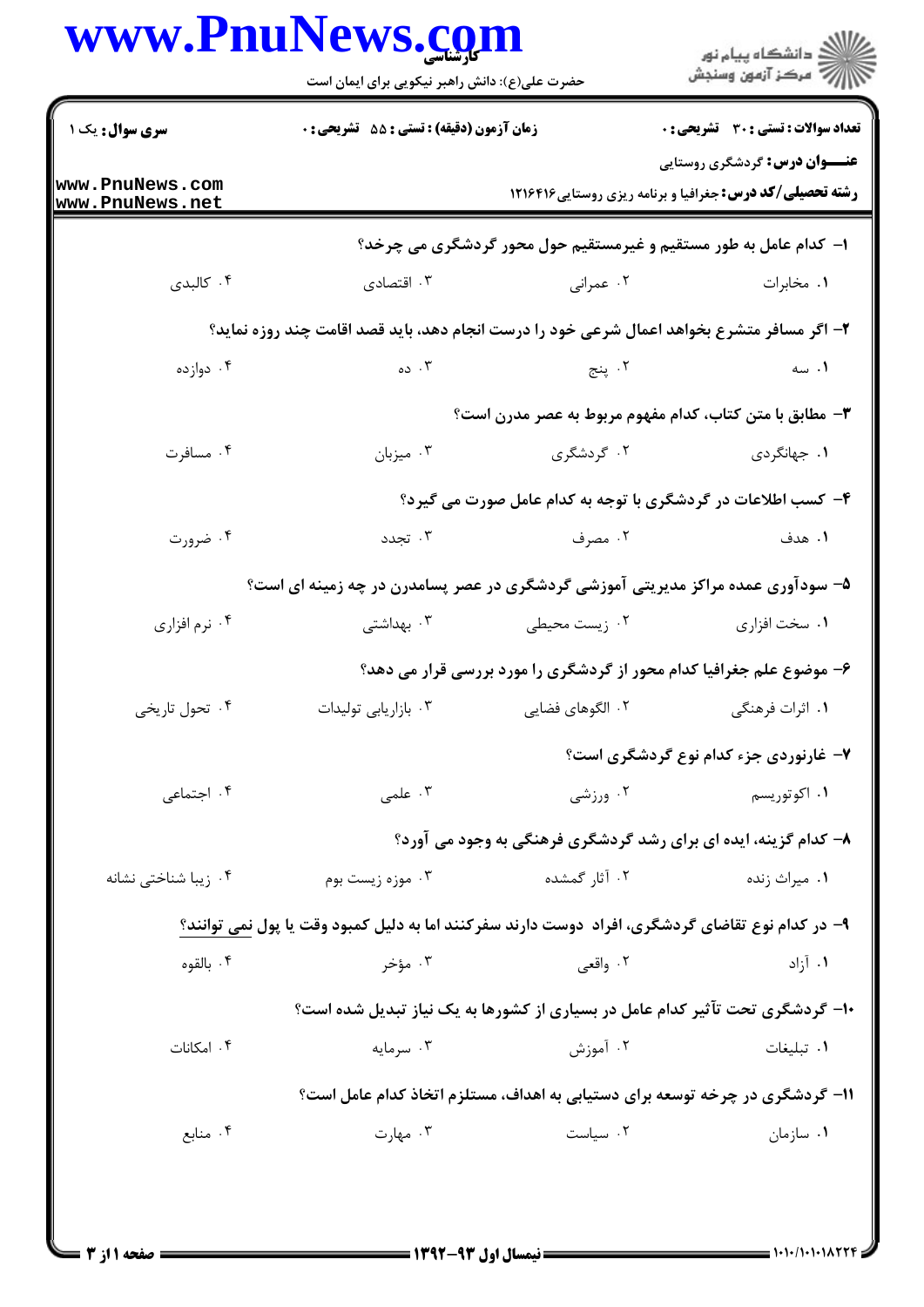|                                    | <b>www.PnuNews.co</b><br>حضرت علی(ع): دانش راهبر نیکویی برای ایمان است |                       | ڪ دانشڪاه پيام نور<br>ر∕ آرمون وسنڊش                                                                     |  |  |
|------------------------------------|------------------------------------------------------------------------|-----------------------|----------------------------------------------------------------------------------------------------------|--|--|
| <b>سری سوال : ۱ یک</b>             | زمان آزمون (دقیقه) : تستی : 55 آتشریحی : 0                             |                       | <b>تعداد سوالات : تستی : 30 ٪ تشریحی : 0</b>                                                             |  |  |
| www.PnuNews.com<br>www.PnuNews.net |                                                                        |                       | <b>عنـــوان درس:</b> گردشگری روستایی<br><b>رشته تحصیلی/کد درس:</b> جغرافیا و برنامه ریزی روستایی ۱۲۱۶۴۱۶ |  |  |
|                                    |                                                                        |                       | ۱۲- گردشگری از چشم انداز اجتماعی- فرهنگی دربرگیرنده کدام حالت است؟                                       |  |  |
| ۰۴ عینی- منطقی                     | ۰۳ تعاملی- تبادلی                                                      | ۰۲ ساختاری- کارکردی   | ۱. دولتی-خصوصی                                                                                           |  |  |
|                                    |                                                                        |                       | ۱۳- در کدام دیدگاه به آثار منفی گردشگری توجه می شود؟                                                     |  |  |
| ۰۴ پیوست                           | ۰۳ توسعه                                                               | ۰۲ تغییر              | ۰۱ گسست                                                                                                  |  |  |
|                                    |                                                                        |                       | ۱۴- کدام عنصر در هر فعالیت گردشگری با فراگرد ارتباطی قابل تشخیص است؟                                     |  |  |
| ۰۴ جامعه                           | ۰۳ رمز                                                                 | ۰۲ بستر               | ۰۱ بازار                                                                                                 |  |  |
|                                    | 15– توزیع در آمد گردشگری با رعایت کدام عامل محقق می شود؟               |                       |                                                                                                          |  |  |
| ۰۴ مقیاس منطقه ای                  | ۰۳ دسترسی زیرساخت                                                      | ۰۲ آمایش سرزمین       | ٠١. عدالت اجتماعي                                                                                        |  |  |
|                                    |                                                                        |                       | ۱۶- چگونه ظرفیت اسمی منطقه در ارزیابی گردشگری پایدار سنجیده می شود؟                                      |  |  |
|                                    | ۰۲ سازگازی با محیط                                                     |                       | ۰۱ ارزیابی بین حجم و نوع                                                                                 |  |  |
|                                    | ۰۴ حسابداری زیست محیطی                                                 |                       | ۰۳ تجربه کیفی                                                                                            |  |  |
|                                    |                                                                        |                       | ۱۷- گردشگری با رویکرد ژئوپولیتیکی چه عملکردی را برعهده دارد؟                                             |  |  |
|                                    | ۰۲ هدایت جریان بازدیدکنندگان                                           |                       | ۰۱ مدیریت فناورانه گردشگری                                                                               |  |  |
|                                    | ۰۴ چرخه حیات گردشگری                                                   |                       | ۰۳ درک افکار عمومی                                                                                       |  |  |
|                                    |                                                                        |                       | ۱۸- گردشگری در کدام دوره به مفهوم "سیرو فی الارض" نزدیک است؟                                             |  |  |
| ۰۴ پسامدرن                         | ۰۳ مدرن                                                                | ۰۲ نئوکلاسیک          | ٠١ كلاسيك                                                                                                |  |  |
|                                    |                                                                        |                       | ۱۹- تغییرکار به لحاظ زمانی و ماهیت درونی مستلزم کدام دیدگاه جدید است؟                                    |  |  |
| ۰۴ حالت رسمي                       | ۰۳ دنیای خانه                                                          | ۰۲ اخلاق کار          | ٠١. اوقات فراغت                                                                                          |  |  |
|                                    |                                                                        |                       | <b>۲۰</b> - کدام عامل حجم تقاضا برای گردشگری را افزایش داده است؟                                         |  |  |
| ۰۴ تبارشناسی اخلاقی                | ۰۳ کاهش ساعت کار                                                       | ٠٢ تقويم كار روزانه   | ۰۱ درآمد سرانه کم                                                                                        |  |  |
|                                    |                                                                        |                       | <b>۲۱</b> - اولین جلوه از سفرهای گردشگری مدرن در اروپا چه نام داشت؟                                      |  |  |
| ۰۴ تجاري                           | ۰۳ فرهنگی                                                              | ۰۲ آموزشی             | ۰۱ مصرفی                                                                                                 |  |  |
|                                    |                                                                        |                       | ۲۲– دوچرخه در دوره مدرنیته علیا با اهمیت ترین وسیله در پیدایش کدام نوع گردشگری بود؟                      |  |  |
| ۰۴ ارزان و مطمئن                   | ۰۳ تفریحی وکوتاه مدت                                                   | ۰۲ انعطاف پذیر و آسان | ۰۱ ورزشي و پاک                                                                                           |  |  |

1.1./1.1.1821